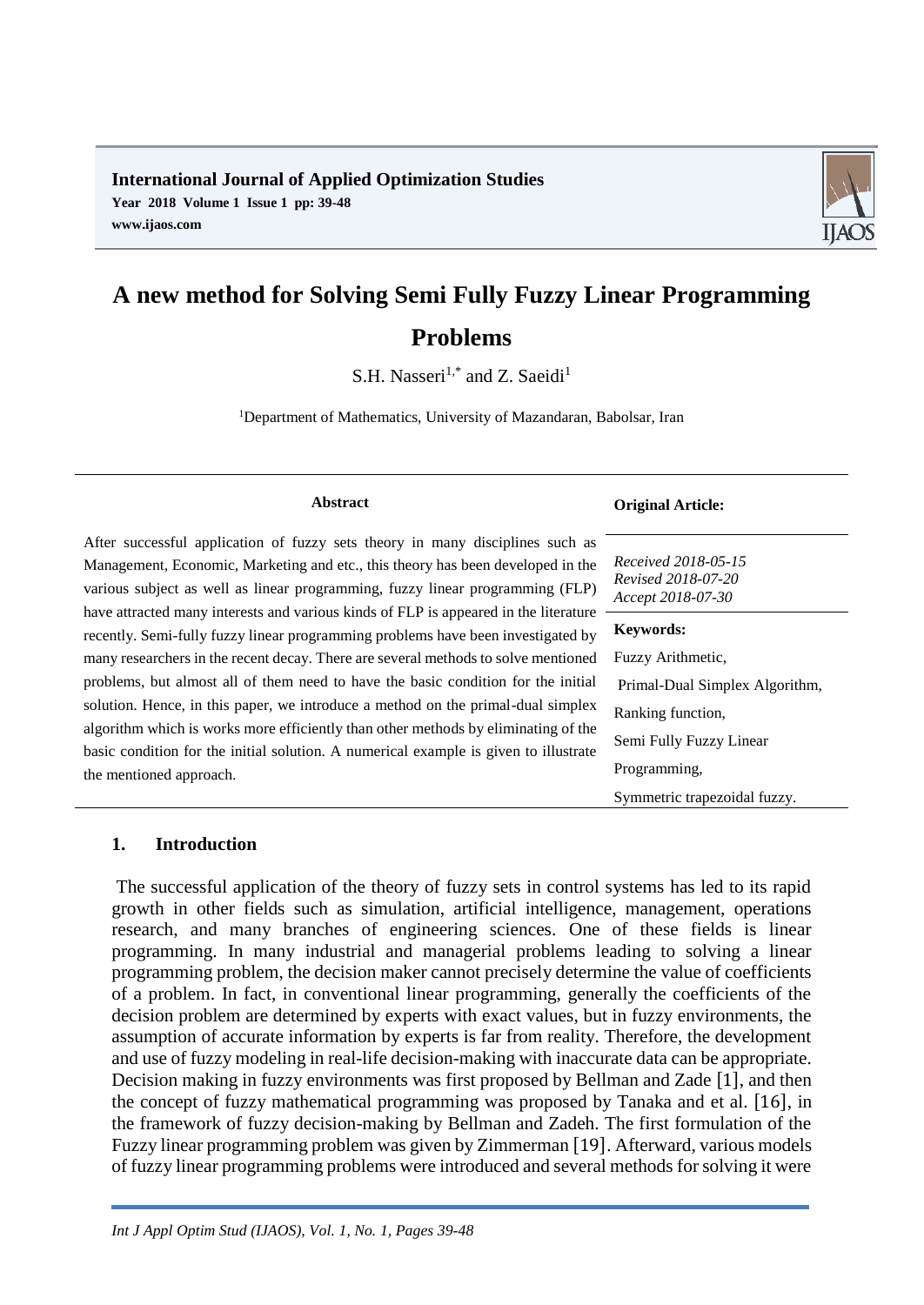proposed. In most of these methods, the concept of comparing fuzzy numbers is used to solve these problems. A common method for ranking fuzzy numbers is the use of ranking functions. Generally, in such a way, the fuzzy linear programming model becomes a classic linear programming model, and the solution of the main problem is determined by solving this model. This paper is organized as follows: In Section 2, we give some necessary concepts of fuzzy set theory. A review of linear programming problems with symmetric trapezoidal fuzzy numbers and the definition of the corresponding dual problem is given in Section 3. We develop and present a fuzzy primal-dual algorithm to solve the fuzzy linear programming problems in Section 4 and explain it by an illustrative example. Finally, we conclude in Section 5.

### **2. Preliminaries**

In this section, we review the fundamental notions of fuzzy set theory (see [4] and [7]).

**Definition 2.1.** A convex fuzzy set  $\tilde{A}$  on ℝ is a fuzzy number if the following conditions hold:

- its membership function is piecewise continuous
- there exist three intervals  $[a, b]$ ,  $[b, c]$  and  $[c, d]$  such that  $\mu_{\tilde{A}}$  is

increasing on  $[a, b]$ , equal to 1 on  $[b, c]$ , decreasing on  $[c, d]$  and equal to 0 elsewhere **Definition 2.2.** A fuzzy number on ℝ (real line) is said to be a symmetric trapezoidal fuzzy number if there exist real numbers  $a^L$  and  $a^U$ ,  $a^u \le a^l$  and  $\rho > 0$ , such that:

$$
\tilde{a}(x) = \begin{cases}\n\frac{x}{\rho} + \frac{\rho - \rho^l}{\rho}, & x \in [a^l - \rho, a^l] \\
1, & x \in [a^l, a^u] \\
\frac{x}{\rho} + \frac{a^u + \rho}{\rho}, & x \in [a^u, a^u + \rho] \\
0, & otherwise\n\end{cases}
$$

We denote a symmetric trapezoidal fuzzy number ã by

 $\tilde{a} = (a^L, a^U, a, a)$ , where  $(a^L - \rho, a^u + \rho)$ , is the support of  $\tilde{a}$  and  $[a^L, a^U]$  is its core. **Remark 2.1.** We denote the set of all symmetric trapezoidal fuzzy number by  $F(\mathbb{R})$ . Now, we define the arithmetic on symmetric trapezoidal fuzzy numbers. Let  $\tilde{a} = (a^L, a^U, a, a)$ and  $\tilde{b} = (b^L, b^U, \beta, \beta)$  be two symmetric trapezoidal fuzzy numbers:

$$
\tilde{a} + \tilde{b} = (a^l + b^l, a^u + b^u, \rho + \beta, \rho + \beta)
$$

$$
\tilde{a} - \tilde{b} = (a^l - b^u, a^u - b^l, \rho + \beta, \rho + \beta)
$$

$$
\tilde{a}\tilde{b} = \left( \left( \frac{a^l + a^u}{2} \right) \left( \frac{b^l + b^u}{2} \right) - \omega, \left( \frac{a^l + a^u}{2} \right) \left( \frac{b^l + b^u}{2} \right) + \omega, |a^u\beta + b^u\rho|, |a^u\beta + b^u\rho| \right)
$$
Where

Where

$$
\theta = \min\{a^l b^l, a^l b^u, a^u b^l, a^u b^u\}, \quad \lambda = \text{Average of } \theta
$$

$$
\delta = |\lambda - \min\theta|, \quad \gamma = |\max\theta - \lambda|
$$

$$
\gamma = \frac{\gamma - \delta}{2},
$$

From the above definition it can be seen that:

$$
\lambda \geq 0, \lambda \in \mathbb{R} \qquad \lambda \tilde{a} = (\lambda a^L, \lambda a^U, \lambda a, \lambda a)
$$

$$
\lambda < 0, \, \lambda \in \mathbb{R} \colon \qquad \lambda \tilde{a} = (\lambda a^L, \lambda a^U, -\lambda a, -\lambda a)
$$

Note that depending upon the need, one can also use a smaller  $\gamma$  in the definition of multiplication involving symmetric trapezoidal fuzzy numbers.

**Definition 2.3.** Let  $\tilde{a} = (a^L, a^U, a, a)$  and  $\tilde{b} = (b^L, b^U, \beta, \beta)$  be two symmetric trapezoidal fuzzy numbers. the relations  $\le$  and  $\approx$  is defined as:

 $\tilde{a} \le \tilde{b}$  or  $\tilde{b} \ge \tilde{a}$  if and only if :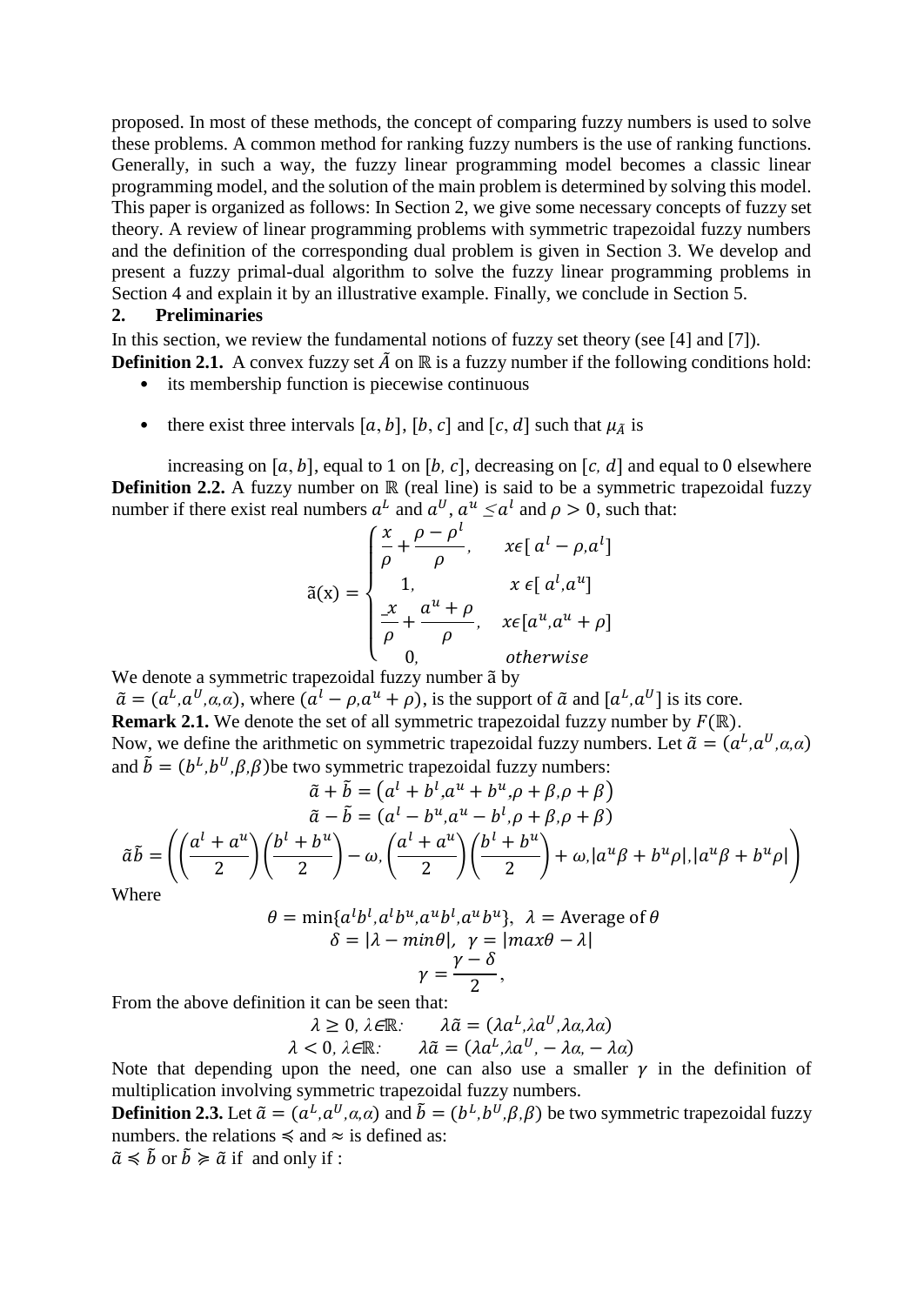$$
l. \ \ \frac{(a^l - \rho) + (a^u + \rho)}{2} < \frac{(b^l - \beta) + (b^u + \beta)}{2}
$$

that is  $\frac{a^l + a^u}{2}$  $\frac{+a^u}{2} < \frac{b^l + b^u}{2}$  $\frac{1+b^{\alpha}}{2}$  (in this case, we may write  $\tilde{a} \lt \tilde{b}$ ) 2. Or  $\frac{a^l + a^u}{2}$  $\frac{+a^u}{2} = \frac{b^l + b^u}{2}$  $\frac{a+b^{\alpha}}{2}$ ,  $b^{l} < a^{l}$  and  $a^{u} < b^{u}$ 3. Or  $\frac{a^l + a^u}{2}$  $\frac{+a^u}{2} = \frac{b^l + b^u}{2}$  $\frac{1+b^{\infty}}{2}$ ,  $b^{l} = a^{l}$ ,  $a^{u} = b^{u}$  and  $\rho \leq \beta$ .

Note that in cases (2) and (3), we also write  $\tilde{a} \approx \tilde{b}$  and say that  $\tilde{a}$  and  $\tilde{b}$  are equivalent

**Definition 2.4.** For any symmetric trapezoidal fuzzy number  $\tilde{a}$ , we define  $\tilde{a} \geq 0$ , if there exist  $\epsilon \geq 0$  and  $\rho \geq 0$  such that  $\tilde{a} \geq (-\epsilon, \epsilon, \rho)$ . We also denote  $(-\epsilon, \epsilon, \rho)$  by  $\tilde{0}$ . Note that  $\tilde{0}$  is equivalent to  $(0,0,0) = 0$ , we consider  $\tilde{0} = (0,0,0)$  as the zero symmetric trapezoidal fuzzy number.

## **2.2. Ranking functions**

One convenient approach to solve FLP problems is based on the concept of comparison of fuzzy numbers by using ranking functions. An effective approach to order the elements of  $F(\mathbb{R})$ is to define a ranking function  $R: F(\mathbb{R}) \longrightarrow \mathbb{R}$ , which maps each fuzzy number into the real line, where a natural order exists. We define orders on  $F(\mathbb{R})$  by:

 $\tilde{a} \ge \tilde{b}$  if and only if  $R(\tilde{a}) \ge R(\tilde{b})$ 

 $\tilde{a} > \tilde{b}$  if and only if  $R(\tilde{a}) > R(\tilde{b})$ 

 $\tilde{a} \approx \tilde{b}$  if and only if  $R(\tilde{a}) = R(\tilde{b})$ 

where  $\tilde{a}$  and  $\tilde{b}$  are in  $F(\mathbb{R})$ . Also, we write  $\tilde{a} \le \tilde{b}$  if and only if  $\tilde{b} \ge \tilde{a}$ . We restrict our attention to linear ranking functions, that is, a ranking function R such that:

$$
R(k\tilde{a} + \tilde{b}) = kR(\tilde{a}) + R(\tilde{b})
$$

for any  $\tilde{a}$  and  $\tilde{b}$  belonging to  $F(\mathbb{R})$  and any  $k \in \mathbb{R}$ .

Note that  $R(-\varepsilon,\varepsilon,\rho,\rho) = 0$  (we also consider  $\tilde{\alpha} \approx 0$  if and only if  $R(\tilde{\alpha}) = 0$ ).

We consider the linear ranking functions on  $F(\mathbb{R})$  as:

$$
R(\tilde{a}) = c_L a^L + c_U a^U + c_\rho \rho + c_\rho \rho
$$

where  $\tilde{a} = (a^L, a^U, \alpha, \alpha)$  and  $c_L, c_U, c_\rho$  are constants, at least one of which is nonzero. A special version of the linear ranking function above was first proposed by Yager [17], as follows:

$$
R(\tilde{a}) = \frac{1}{2} \int_0^1 (i n f \tilde{a}_{\lambda} + \sup \tilde{a}_{\lambda}) d\lambda
$$

which reduces to:

$$
R(\tilde{a}) = \frac{a^{L} + a^{U}}{2}
$$
 (1)

Then, for symmetric trapezoidal fuzzy numbers  $\tilde{a} = (a^L, a^U, \alpha, \alpha)$  and  $\tilde{b} = (b^L, b^U, \beta, \beta)$ , we have:

 $\tilde{a} \ge \tilde{b}$  if and only if  $\frac{a^L + a^U}{2}$  $\frac{+a^U}{2} \geq \frac{b^L + b^U}{2}$  $rac{10}{2}$ .

## **3. Semi fully fuzzy linear programming**

Here, we review the concept of duality for such problems proposed in [7, 13, 15]. **Definition 3.1.** An SFFLP is defined as:

$$
\min \tilde{z} \approx \tilde{c}\tilde{x} \ns.t. \begin{cases} A\tilde{x} \geqslant \tilde{b} \\ \tilde{x} \geqslant \tilde{0} \end{cases}
$$
\n(2)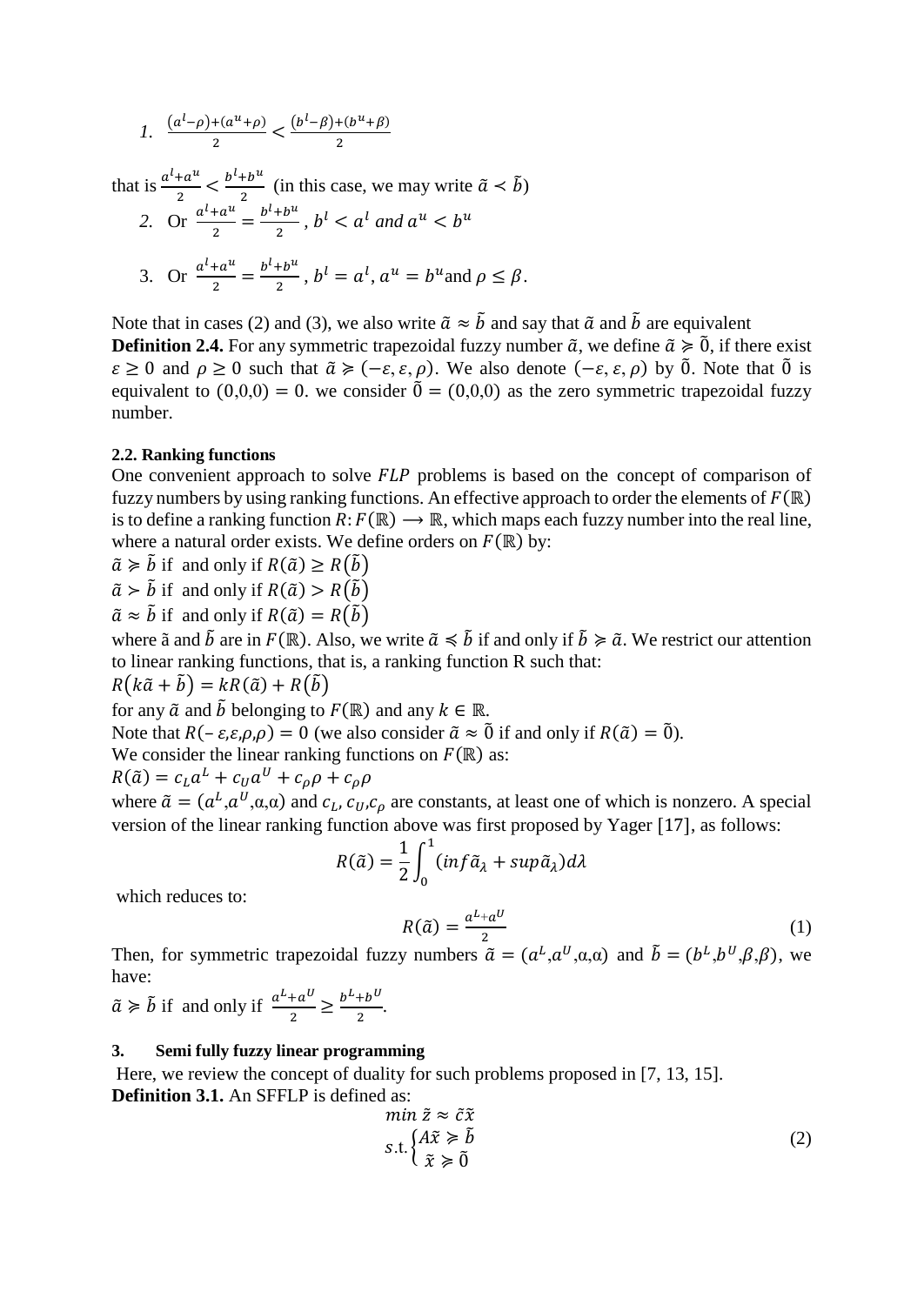where  $\tilde{b}\epsilon(F(\mathbb{R}))^m$ ,  $\tilde{c}^T\epsilon(F(\mathbb{R}))^n$ ,  $A\epsilon \mathbb{R}^{m \times n}$  are given and  $\tilde{x}\epsilon(F(\mathbb{R}))^n$  is to be determined. **Definition 3.2.** we say that a fuzzy vector  $\tilde{x} \in (F(\mathbb{R}))^n$  is a feasible to (1) if and only if  $\tilde{x}$  satisfies

the constraints and non-negativity restriction of the problem.

**Definition 3.3.** A feasible solution  $\tilde{x}_*$  is an optimal solution for Eq. (2) if, for all feasible solutions  $\tilde{x}$  for Eq. (2), we have  $\tilde{c}\tilde{x}_* \leq \tilde{c}\tilde{x}$ .

**Definition 3.4.** Consider the *SFFLP* problem (2) in its standard form as follows:

$$
\min \tilde{z} \approx \tilde{c}\tilde{x} \ns.t. \begin{cases} A\tilde{x} \approx \tilde{b} \\ \tilde{x} \ge 0 \end{cases}
$$
\n(3)

where the parameters of the problem are as defined in Eq. (1).

Let  $A = |a_{ij}|_{m \times n}$ . Assume  $rank(A) = m$ . Partition A as [B N], where B,  $m \times m$  is nonsingular. It is obvious that  $rank(B) = m$ . Let  $y_j$  be the solution to  $By = a_j$ . It is apparent that the basic solution:

$$
\tilde{x}_b=(\tilde{x}_{B_1},\ldots,\tilde{x}_{B_m})^T\approx B^{-1}\tilde{b}, \tilde{x}_N\approx \tilde{0}
$$

is a solution of  $A\tilde{x} = \tilde{b}$ . In fact,  $\tilde{x} = (\tilde{x}_B^T, \tilde{x}_N^T)^T$ . If  $x_B \ge \tilde{0}$ , then the fuzzy basic solution is feasible and the corresponding fuzzy objective value is  $\tilde{z} \approx \tilde{c}_B \tilde{x}_B$ , where  $\tilde{c}_B = (\tilde{c}_{B_1}, \dots, \tilde{c}_{B_m})$ . Now, corresponding to every non-basic variable,  $x_j$ ,  $1 \le j \le n$ ,  $j \ne B_i$ ,  $i = 1, \dots, m$ , define:

$$
\tilde{z}_j \approx \tilde{c}_B y_j \approx \tilde{c}_B B^{-1} a_j
$$

Below, we state some important results concerning to improve a feasible solution, unbounded criteria and the optimality conditions (taken from [1]).

**Theorem 3.1.** If we have a fuzzy basic feasible solution with a fuzzy objective value  $\tilde{z}$  such that  $\tilde{z}_k > \tilde{c}_k$  for some nonbasic variable  $x_k$  and  $y_k \nleq 0$ , then it is possible to obtain a new fuzzy basic feasible solution with a new fuzzy objective value  $\tilde{\vec{z}}$ , that satisfies  $\tilde{\vec{z}} \leq \tilde{z}$ .

**Theorem 3.2.** If we have a fuzzy basic feasible solution with  $\tilde{z}_k > \tilde{c}_k$  for some nonbasic variable k  $x_k$  and  $y_k \le 0$ , then the problem (Eq. (3)) has an unbounded solution.

**Theorem 3.3.** (Optimality conditions) If a fuzzy basic solution

 $\tilde{x}_B = \tilde{B}^{-1}b$ ,  $\tilde{x}_N = \tilde{0}$  is feasible to Eq. (3) and  $\tilde{z}_j \leq \tilde{c}_j$  for all j,  $1 \leq j \leq n$ , then the fuzzy basic solution is a fuzzy optimal solution to Eq. (3).

**Definition 3.5.** The dual of the SFFLP problem (Eq. (2)) is defined as:

$$
\max_{\tilde{u}} \tilde{u} \approx \tilde{w}\tilde{b} \ns.t. \begin{cases} \tilde{w}A \le \tilde{c} \\ \tilde{w} \ge \tilde{0} \end{cases}
$$
\n(4)

where  $\widetilde{w} = (\widetilde{w}_1, ..., \widetilde{w}_m) \in \mathbb{R}^m$  includes the fuzzy variables corresponding to the constraints of Eq.  $(2)$ . We name this problem the *DSFFLP* problem.

Below, we give some important results concern to the *SFFLP* problem and it's dual.

**Theorem 3.4.** (The weak duality property) If  $\tilde{x}_0$  and  $\tilde{w}_0$  are feasible solutions to the *SFFLP* and *DSFFLP* problems, respectively, then  $\tilde{c}\tilde{x}_0 \geq \tilde{w}_0 b$ .

**Corollary 3.1**. If  $\tilde{x}_0$  and  $\tilde{w}_0$  are feasible solutions to the *SFFLP* and *DSFFLP* problems, respectively, and  $\tilde{c}\tilde{x}_0 \approx \tilde{w}_0 \tilde{b}$ , then  $\tilde{x}_0$  and  $\tilde{w}_0$  are optimal solutions to their respective problems.

**Corollary 3.2.** If the *SFFLP* or *DSFFLP* problem is unbounded, then the other problem has no feasible solution.

**Theorem 3.5.** (Strong duality) If the *SFFLP* or *DSFFLP* problem has an optimal solution, then both problems have optimal solutions and the two optimal objective fuzzy values are equal (in fact, if  $\tilde{x}_*$  is a fuzzy optimal solution of the primal problem, then vector

 $\widetilde{w}_* \approx \widetilde{c}_B B^{-1}$ , where B is the optimal basis, is a optimal solution of the dual problem).

**Theorem 3.6.** (Fundamental theorem of duality) For any *SFFLP* problem and its corresponding DSFFLP problem, exactly one of the following statements is true: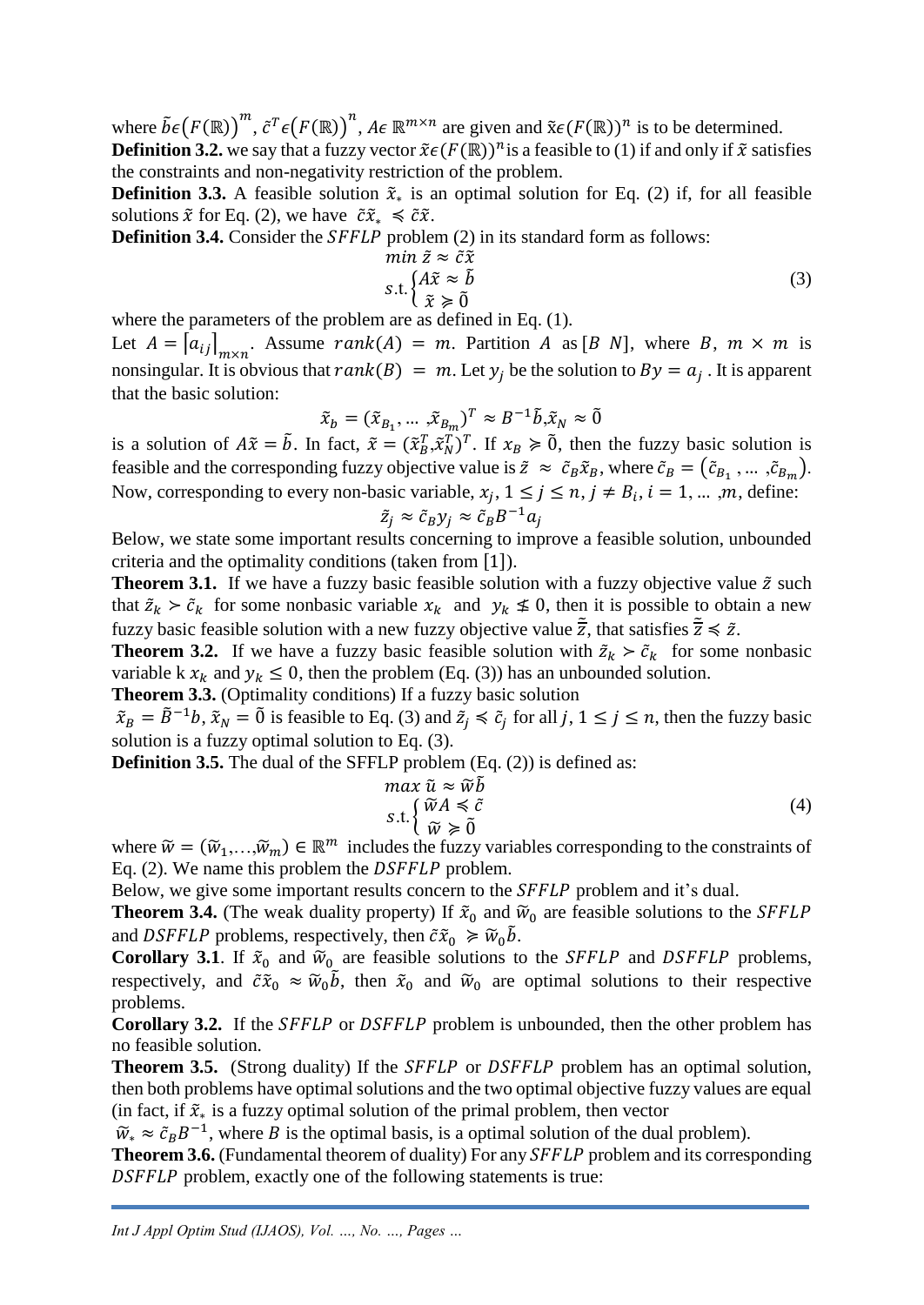- 1. Both have optimal solutions  $\tilde{x}_*$  and  $\tilde{w}_*$  with  $\tilde{c}\tilde{x}_* \geq \tilde{w}_*\tilde{b}$
- 2. One problem is unbounded and the other is infeasible
- 3. Both problems are infeasible.

**Theorem 3.7.** (Complementary slackness theorem) Let  $\tilde{x}_*$  and  $\tilde{w}_*$  be any feasible solution to the SFFLP problem and its corresponding dual problem. Then,  $\tilde{x}_*$  and  $\tilde{w}_*$  are optimal if and only if:

$$
(\widetilde{w}_*A-\widetilde{c})\widetilde{x}_* \approx \widetilde{0}, \quad \widetilde{w}_*(\widetilde{b}-A\widetilde{x}_*) \approx \widetilde{0}
$$

## **4. A fuzzy primal-dual method**

Note that in the primal simplex method, the algorithm begins with a basic solution and in the dual simplex method, the algorithm begins with a basic optimal solution of the initial problem. In this paper, we describe a method that is called the primal-dual algorithm, which is very similar to the dual simplex method with the difference that in this algorithm, instead of starting with an initial optimal basic solution (a dual feasible basic solution) With a dual feasible solution, not necessarily basic solution, it begins to solving and with maintaining complementary slackness conditions, If there are, it achieves a dual feasible basic solution (primal optimal).

In order to explain how the mentioned algorithm works, Consider the primal and dual problems in the following standard form:

$$
\min \tilde{z} \approx \tilde{c}\tilde{x} \ns.t. \begin{cases} A\tilde{x} \approx \tilde{b} & , \quad \max \tilde{u} \approx \tilde{w}\tilde{b} \\ \tilde{x} \ge \tilde{0} & \quad \widetilde{w}A \le \tilde{c} \end{cases}
$$
\n(5)

Suppose that  $\widetilde{w}_0$  be the dual initial feasible solution. Our goal is to find a feasible solution to the primal problem, and consequently optimal solution to the dual problem, among the variables that holds true in the condition  $\tilde{w}_0 a_j \approx \tilde{c}_j$  for all j. For this purpose, consider the set of indexes of the primal variables as follows:

$$
\gamma = \{j : \widetilde{w}_0 a_j - \tilde{c}_j \approx \tilde{0}\}
$$

The Phase I problem which attempts to find among the indexes of the variables of set  $\gamma$ , a feasible solution to the primal problem, is:

$$
\min \sum_{i \in \gamma} \tilde{0} \tilde{x}_j + 1 \tilde{x}_a
$$
\n
$$
s.t. \begin{cases}\n\sum_{i \in \gamma} a_j \tilde{x}_j + I \tilde{x}_a \approx \tilde{b} \\
\tilde{x}_j \geq \tilde{0}, \ j \in \gamma \\
\tilde{x}_a \geq \tilde{0}\n\end{cases}
$$
\n(6)

The vector of artificial variables is used to obtain the basic feasible solution to the Phase I problem. We call the Phase I problem a restricted fuzzy initial problem, because some of the initial variables can take positive values. After solving the above problem, an optimal solution is obtained for the problem. Assuming that the value of the optimal objective function of the mentioned problem is represented by  $\tilde{x}^*$ , if  $\tilde{x}^* \approx \tilde{0}$ , then a feasible basic solution can be obtained for the primal problem. In addition, the dual problem has a feasible solution and the complementary slackness condition holds. So when  $\tilde{x}^* \approx \tilde{0}$ , the problem has an optimal solution. If  $\tilde{x}^* > \tilde{0}$ , the obtained solution is not feasible for the primal problem, in which case we have to find another feasible solution for the dual problem in order to obtain some other new eligible variables to entering the restricted fuzzy primal problem. For this purpose, we modify the dual fuzzy vector  $\widetilde{w}_0$  so that: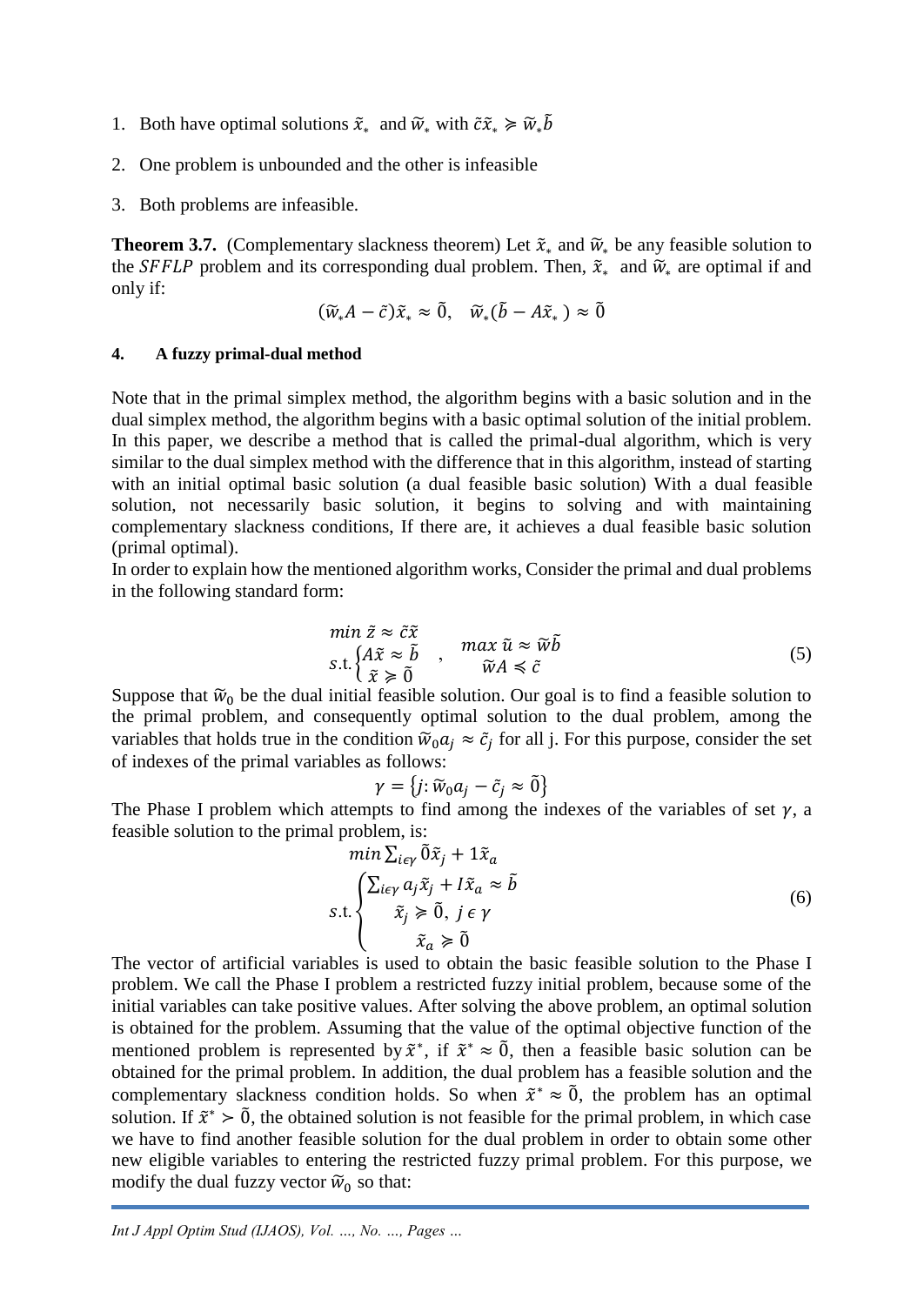- i. Correcting  $\widetilde{w}_0$  does not reduce the basic variables of the initial problem in the restricted problem
- ii. At least one variable whose index was not in the  $\gamma$ . could be entered into the restricted problem and reduce the objective function of the  $\tilde{x}^*$

To construct such a dual vector, consider the dual problem of the restricted problem:

$$
\max_{s,t} \tilde{y}\tilde{b}
$$
  
s.t. 
$$
\begin{cases} \tilde{y}a_j \leq \tilde{0}, \ j \in \gamma \\ \tilde{y} \leq \tilde{1} \end{cases}
$$
 (7)

Assuming that  $\tilde{y}^*$  is the optimal solution of the above problem if  $\tilde{x}_j$  is a member of the optimal base of the initial restricted problem, then obviously we should have  $\tilde{y}^* a_j \approx \tilde{0}$ . The entry condition to the base of the initial restricted problem is the satisfaction of the corresponding dual constraint in relation  $\tilde{y}^* a_j > \tilde{0}$ . However, no variables in the initial restricted problem are this property because the problem has been solved and the conditions for optimization have been found. For all  $j \notin \gamma$ , we calculate  $\tilde{\gamma}^* a_j$ . If  $\tilde{\gamma}^* a_j > \tilde{0}$ , then  $\tilde{x}_j$  can be entered into the restricted problem with the aim of reducing  $\tilde{x}^*$ . So, we are looking for a way to enter  $\tilde{x}_j$  into the restricted problem with this Property.

We construct the dual vector  $\widetilde{w}'_0$  with  $\rho > 0$  as follows:

$$
\widetilde{w}'_0 \approx \widetilde{w}_0 + \rho \widetilde{y}^*
$$

Then:

$$
\widetilde{w}_0' a_j - \widetilde{c}_j \approx (\widetilde{w}_0 + \rho \widetilde{y}^*) a_j - \widetilde{c}_j \approx (\widetilde{w}_0 a_j - \widetilde{c}_j) + \rho (\widetilde{y}^* a_j)
$$
\n(8)

\nh  $i \in \mathcal{V}$  we have:

Notice that for each  $j \in \gamma$  we have:

 $\widetilde{w}_0 a_j - \tilde{c}_j \approx \widetilde{0}, \quad \widetilde{y}^* a_j \le \widetilde{0}$ 

Therefore, for each  $j \in \gamma$ , Eq. (8) implies that:

$$
\widetilde{w}_0'a_j-\widetilde{c}_j\leq \widetilde{0}
$$

Also, if  $j \in \gamma$ ,  $\tilde{x}_i$  be the basic variable of the problem, we will have:

$$
\widetilde{w}_0'a_j-\widetilde{c}_j\approx \widetilde{0}, \quad \widetilde{y}^*a_j\approx \widetilde{0}
$$

So  $\tilde{x}_j$  in this situation can remain in the problem because of  $\tilde{w}_0' a_j - \tilde{c}_j \le \tilde{0}$ . If  $j \notin \gamma$ ,  $\tilde{y}^* a_j \le \tilde{0}$ then:

$$
\widetilde{w}_0'a_j - \widetilde{c}_j \approx (\widetilde{w}_0a_j - \widetilde{c}_j + \rho \widetilde{y}^*a_j) \le \widetilde{0}
$$

If  $j \notin \gamma$ ,  $\tilde{y}^* a_j > \tilde{0}$  The  $\rho$  should be chosen in such a way that  $\tilde{w}'_0 a_j - \tilde{c}_j \le \tilde{0}$ . Notice that for each j,  $\tilde{w}_0' a_j - \tilde{c}_j \le \tilde{0}$  and for each  $j \notin \gamma$ ,  $\tilde{w}_0 a_j - \tilde{c}_j \le \tilde{0}$  because if  $\tilde{w}_0 a_j - \tilde{c}_j \approx \tilde{0}$ , this index was exist in  $\gamma$ . So for each  $j \notin \gamma$  and  $\tilde{\gamma}^* a_j > \tilde{0}$  we must have:

$$
\widetilde{w}_0' a_j - \widetilde{c}_j \le \widetilde{0}
$$
\n
$$
(\widetilde{w}_0 a_j - \widetilde{c}_j) + \rho (\widetilde{y}^* a_j) \le \widetilde{0}
$$
\n
$$
\rho \widetilde{y}^* a_j \le -(\widetilde{w}_0 a_j - \widetilde{c}_j)
$$
\n
$$
\rho = \min_j \left\{ \frac{(\widetilde{w}_0 a_j - \widetilde{c}_j)}{\widetilde{y}^* a_j} \middle| \widetilde{y}^* a_j > \widetilde{0} \right\}
$$
\n
$$
\widetilde{y}^* a_j \qquad (9)
$$

From Eq. (9) at least for one  $j \notin \gamma$  we have:

$$
\widetilde{w}_0'a_j-\widetilde{c}_j\approx\widetilde{0}
$$

If we call this index k, we will have:

$$
\widetilde{w}_0' a_k - \widetilde{c}_k \approx \widetilde{0}
$$
  
In addition,  $\widetilde{\vartheta} a_k > \widetilde{0}$ . So, for each  $j = 1, ..., n$  we obtain:  

$$
\widetilde{w}_0' a_j - \widetilde{c}_j \le \widetilde{0}
$$

So  $\widetilde{w}'_0$  is the dual feasible solution. Thus  $\widetilde{x}_k$  enters into the initial restricted problem.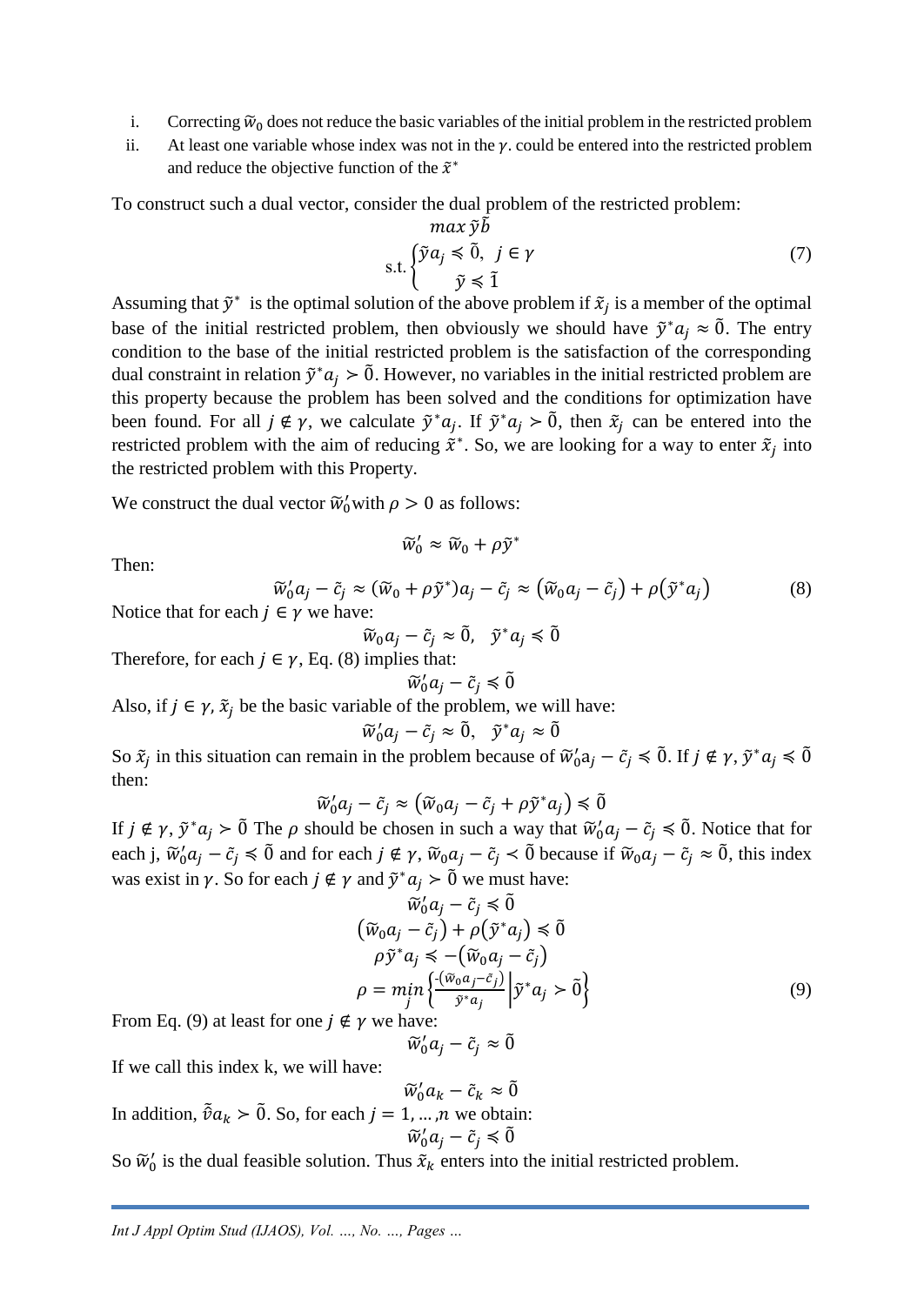## **4.1 dual infinite solution situation**

Previous Entries continue until  $\tilde{x}^* \approx \tilde{0}$ , which In this case, a dual feasible basic solution will be obtained and or we conclude that  $\tilde{x}^* > \tilde{0}$  and for each  $j \notin \gamma$  we have  $\tilde{y}^* a_j \le \tilde{0}$ . Consider in this case:

$$
\widetilde{w}_0' \approx \widetilde{w}_0 + \rho \widetilde{y}^*
$$
\nSince for each j,  $\widetilde{w}_0' a_j - \widetilde{c}_j \leq \widetilde{0}$  and  $\widetilde{y}^* a_j \leq \widetilde{0}$ , then for each j and  $\rho > 0$ , we will have:  
\n
$$
\widetilde{w}_0' a_j - \widetilde{c}_j \approx (\widetilde{w}_0 a_j - \widetilde{c}_j) + \rho (\widetilde{y}^* a_j) \leq \widetilde{0}
$$
\nThat is  $\widetilde{w}_0'$  for each  $\rho > 0$  is feasible for dual, and Furthermore:

 $\widetilde{w}'_0 \widetilde{b} \approx (\widetilde{w}_0 + \rho \widetilde{y}^*) \widetilde{b} \approx \widetilde{w}_0 \widehat{b} + \rho \widetilde{y}^* \widetilde{b}$ 

According to the strong duality theorem  $\tilde{y}^*\tilde{b} \approx \tilde{x}^* > \tilde{0}$ , then  $\tilde{w}'_0 \tilde{b}$  increases with increasing  $\rho$ , and if  $\rho \to +\infty$  then  $\tilde{w}'_0 \tilde{b} \to +\infty$ . That is, the dual problem has an infinite answer, and the Initial problem is infeasible.

## **The fuzzy dual-primal simplex algorithm (for minimization)**

Initial step

Choose a fuzzy vector  $\widetilde{w}_0$  so that for each *j*:

$$
\tilde{w}_0 a_j - \tilde{c}_j \le \tilde{0}
$$

Main step

1. Suppose:

$$
\gamma = \{j : \widetilde{w}_0 a_j - \tilde{c}_j \approx \tilde{0}\}
$$

Solve the initial restricted problem below.

$$
\min \sum_{i \in \gamma} \tilde{0} \tilde{x}_j + 1 \tilde{x}_a
$$
  
s.t. 
$$
\begin{cases} \sum_{i \in \gamma} a_j \tilde{x}_j + I \tilde{x}_a \approx \tilde{b} \\ \tilde{x}_j \ge \tilde{0}, \ j \in \gamma \\ \tilde{x}_a \ge \tilde{0} \end{cases}
$$

Let  $\tilde{x}^*$  be the optimal solution to the objective function.

If  $\tilde{x}^* \approx \tilde{0}$ , then stop (The solution obtained is an optimal solution to the problem).

If  $\tilde{x}^* > \tilde{0}$ , let  $\tilde{y}^*$  be the dual optimal solution to the above restricted problem.

2. If for each j,  $\tilde{y}^* a_j \leq \tilde{0}$  then stop. The dual problem is infinite and therefore, the initial problem is infeasible.

Else let:

$$
\rho = \min_{j} \left\{ \frac{-\left(\widetilde{w}_0 a_j - \widetilde{c}_j\right)}{\widetilde{y}^* a_j} \middle| \widetilde{y}^* a_j > \widetilde{0} \right\}
$$

Replace  $\tilde{w}_0$  with  $\tilde{w}_0 + \rho \tilde{y}^*$  (which is a dual feasible solution) and go back to step 1. Check the following example.

**Example 4.1.** Consider the following FLP problem:

min 
$$
\tilde{z} \approx (1,5,1,1)\tilde{x}_1 + (2,6,1,1)\tilde{x}_2 + (5,7,2,2)\tilde{x}_3 + (6,8,1,1)\tilde{x}_4 - (0,2,1,1)\tilde{x}_5
$$
  

$$
\begin{cases}\n2\tilde{x}_1 + \tilde{x}_2 + \tilde{x}_3 + 6\tilde{x}_4 - 5\tilde{x}_5 \ge (6,10,2,2) \\
\tilde{x}_1 + \tilde{x}_2 + 2\tilde{x}_3 + \tilde{x}_4 + 2\tilde{x}_5 \ge (1,5,1,2) \\
\tilde{x}_1, \dots, \tilde{x}_5 \ge \tilde{0}\n\end{cases}
$$

The dual of the above problem is as follow:

*Int J Appl Optim Stud (IJAOS), Vol. …, No. …, Pages …*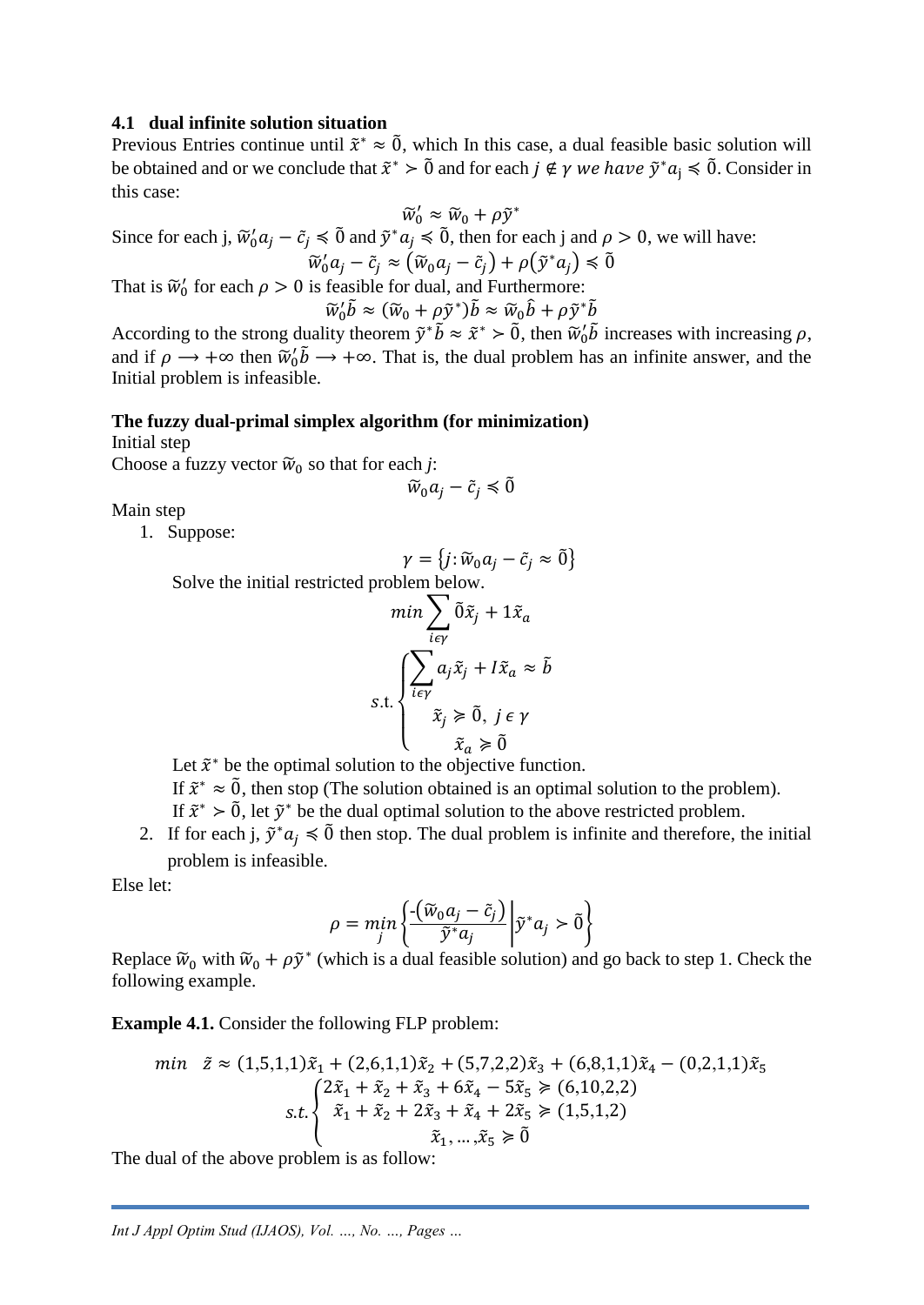max 
$$
\widetilde{w} \approx (6,10,2,2)\widetilde{w}_1 + (1,5,1,1)\widetilde{w}_2
$$
  
\n
$$
\begin{cases}\n2 \widetilde{w}_1 + \widetilde{w}_2 \leq (1,5,1,1) \\
\widetilde{w}_1 + \widetilde{w}_2 \leq (2,6,2,2) \\
\widetilde{w}_1 + 2\widetilde{w}_2 \leq (5,7,2,2) \\
6 \widetilde{w}_1 + \widetilde{w}_2 \leq (6,8,1,1) \\
-5 \widetilde{w}_1 + 2\widetilde{w}_2 \leq (0,-2,1,1) \\
-\widetilde{w}_1 \leq \widetilde{0} \\
-\widetilde{w}_2 \leq \widetilde{0} \\
\widetilde{w}_2 \cdot \widetilde{w}_1 \quad unrestricted\n\end{cases}
$$

A feasibale solution to the dual problem is  $\tilde{w}_0 \approx (0,0)$ . By replacing these values in dual constraints,  $\gamma = \{6, 7\}$  is obtained. If  $\tilde{x}_8$  and  $\tilde{x}_9$  are considered as artificial variables, the restricted problem will be obtained as follows:

$$
min(1,1,0,0)\tilde{x}_8 + (1,1,0,0)\tilde{x}_9
$$
  

$$
s.t. \begin{cases} -\tilde{x}_6 + \tilde{x}_8 \approx (6,10,2,2) \\ -\tilde{x}_7 + \tilde{x}_9 \approx (1,5,1,1) \\ \tilde{x}_6, \tilde{x}_7, \tilde{x}_8, \tilde{x}_9 \geq 0 \end{cases}
$$

The optimal solution to the above problem based on Yager ranking function is:

 $R(\tilde{x}_6) = 0, R(\tilde{x}_7) = 0, R(\tilde{x}_8) = 8, R(\tilde{x}_9) = 3, R(\tilde{x}^0) = 11$ And from the complementary slackness  $\tilde{y}^* \approx (\tilde{y}^*)$  $_1,\tilde{y}^*$  $_{2}) \approx ((1,1,0,0),(1,1,0,0)).$ Then, the parameter of  $\rho$  is determined as follows:

$$
\rho = min \left\{ \frac{-(-2)}{\frac{1}{2}} \right\} = 4
$$

and then replace  $\widetilde{w}_0$  by  $\widetilde{w}_0 + \rho \widetilde{y}^*$  as follows:  $((0,0,0,0),(0,0,0,0))+1((1,1,0,0),(1,1,0,0))=((1,1,0,0),(1,1,0,0)).$ Now with continuing this process, the optimal solution to the main problem based on Yager ranking function is:

$$
R(\tilde{x}_2) = R(\tilde{x}_3) = R(\tilde{x}_5) = 0, R(\tilde{x}_1) = 2.5, R(\tilde{x}_4) = 0.5
$$

#### **4.2 Finite convergence of the primal-dual method**

We recall that in each iteration, a Modified variable is added to the initial restricted problem. Therefore, in absence of degeneracy in the initial restricted problem, the objective function  $\tilde{x}^*$ is strictly descending in each iteration. This means that the set  $\Gamma$  that generated in each iteration is distinct of all those generated in the previous iteration. Because there is only a finite number of sets in the form  $\gamma$ , (Remember that  $\gamma \subset \{1,2,\ldots,n\}$ ), and none of them can be repeated, So the algorithm ends in a finite number of steps. Note that the primal-dual method essentially works to minimize the sum of the artificial variables  $\tilde{x}_a$  of the restricted problem with attention to  $A\tilde{x} + I\tilde{x}_a \approx \tilde{b}, \tilde{x} \ge \tilde{0}, \tilde{x}_a \ge \tilde{0}$ . However, through the vector  $\tilde{w}_0$ , we can select nonbasic variables to enter the base. At each step, or for all j,  $\tilde{z}_i - \tilde{c}_i = \tilde{y} a_i \le \tilde{0}$ , that in which case the restricted problem is solved, or for some nonbasic variables,  $\tilde{z}_j - \tilde{c}_j = \tilde{y} a_j > \tilde{0}$ . In the previous case, if  $\tilde{x}^* > \tilde{0}$ , the primal problem is infeasible because the restricted problem has an optimal positive solution. On the other hand, if  $\tilde{x}^* \approx \tilde{0}$ , the primal-dual problem is optimal. Otherwise, If the restricted problem has not been resolved so far, the calculation of  $\tilde{w}_0$  in each iteration guarantees that a nonbasic variable such  $\tilde{x}_i$  with  $\tilde{z}_i - \tilde{c}_i = \tilde{y}a_i > 0$  is presented in set  $\gamma$  and hence is allowed to enter. So, we are applying simplex algorithm of the primal program on the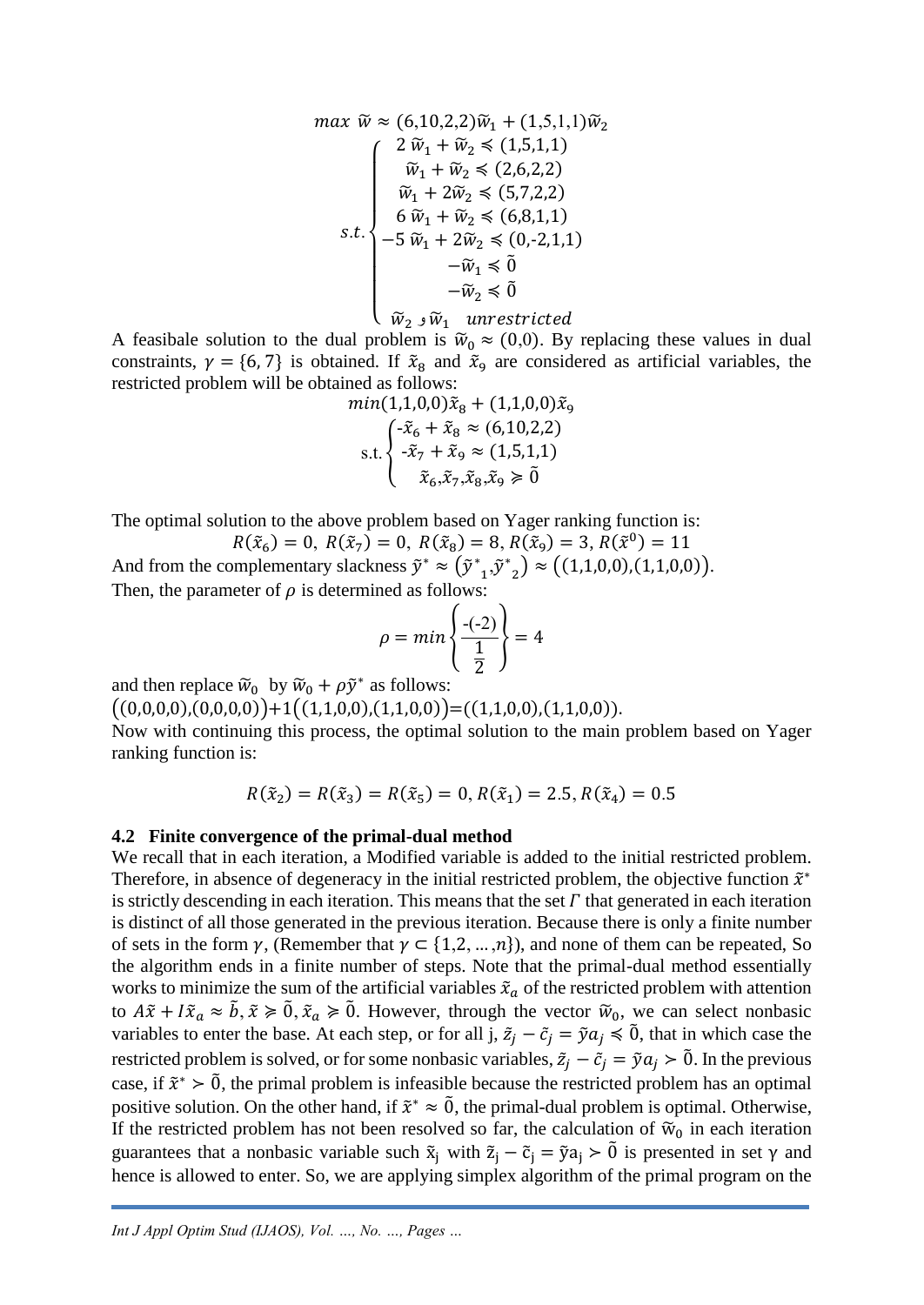initial restricted problem with the constraint on input variable criteria. Consequently, we can obtain finite convergence even in degeneracy by using the lexicographic Rule which is independent of how the input variable is selected.

# **5. Conclusions**

In this paper, we presented a new method based on the primal-dual algorithm to solve SFFLP problems. The proposed method, for solving problems SFFLP can be more efficient than other methods if there is an initial feasible solution. For this reason, the development of the mentioned method in the other environments such as network optimization and data envelopment analysis can be very useful.

# **References**

[1] R.E. Bellman, and L.A. Zadeh, (1970), "Decision making in a fuzzy environment", Management Science, Vol. 17, pp.141–164.

[2] A. Ebrahimnejad, (2011), "Sensitivity Analysis on Fuzzy Number Linear Programming Problems," Mathematical and Computer Modelling, Vol. 53, No. 9-10, pp. 1878- 1888

[3] A. Ebrahimnejad and S. H. Nasseri, (2009), "Using Complemen-tary Slackness Property to Solve Linear Programming with Fuzzy Parameters," Fuzzy Information and Engineering, Vol. 1, No. 3, pp. 233-245.

[4] A. Ebrahimnejad, S. H. Nasseri and F. H. Lotfi, (2010), "Bounded Linear Programs with trapezoidal Fuzzy Numbers", International Journal of Uncertainty, Fuzziness and Knowledge-Based Systems, Vol. 18, No. 3, 2010, pp. 269-286.

[5] A. Ebrahimnejad, S. H. Nasseri, F. H. Lotfi and M. Soltanifar, (2010), "A Primal-Dual Method for Linear Programming Problems with Fuzzy Variables," European Journal of ustrial Engineering, Vol. 4, No. 2, pp. 189-209.

[6] A. Ebrahimnejad, S. H. Nasseri and S. M. Mansourzadeh, (2011), "Bounded Primal Simplex Algorithm for Bound Programming with Fuzzy Cost Coefficients," International Journal of Operational Research and Information Systems, Vol. 2, No. 1, pp. 96-120.

[7] K. Ganesan, P. Veeramani, (2006), "Fuzzy Linear Programming with trapezoidal fuzzy numbers," Analysis of Operations Research, Vol. 143, pp. 305-315.

[8] J. Kumar, Kaur, P. Singh, (2011), "A New Method for Solving Fully Fuzzy Linear Programming Problems," Applied Mathematical Modelling, Vol. 35, No. 2, pp. 817-823.

[9] F. H. Lotfi, T. Allahviranloo, M. A. Jondabeh and L. Alizadeh, (2009), "Solving a Full Fuzzy Linear Programming Using Lexicography Method and Fuzzy Approximate Solution," Applied Mathematical Modelling, Vol. 33, No. 7, pp. 3151-3156.

[10] N. Mahdavi-Amiri, and S.H. Nasseri, (2009) "Fuzzy Primal Simplex Algorithms for Solving Fuzzy Linear Programming Problems", Iranian Journal of Operational Research, Vol. 1, No. 2, pp. 68- 84.

[11] N. Mahdavi-Amiri and S. H. Nasseri, (2006), "Duality in Fuzzy Number Linear Programming by Use of a Certain Linear Ranking Function," Applied Mathematics and Computation, Vol. 180, No. 1, pp. 206-216

[12] H. R. Maleki, M. Tata and M. Mashinchi, (2000), "Linear Programming with Fuzzy Variables," Fuzzy Sets and Systems, Vol. 109, No. 1, pp. 21-33.

[13] S. H. Nasseri, A Ebrahimnejad, (2012), " A new approach to duality in fuzzy linear [programming"](http://scholar.google.com/scholar_url?url=https%3A%2F%2Flink.springer.com%2Fchapter%2F10.1007%2F978-3-642-28592-9_2&hl=fa&sa=T&ei=PUedWYHeLYiXmAHl9J7wBg&scisig=AAGBfm1Hj-bgk_9V3qunRTkbqhkkWB_Z8Q&nossl=1&ws=1366x651), Fuzzy Engineering and Operations Research, Vol. 147, PP. 29-17.

[14] S. H. Nasseri and A. Ebrahimnejad, (2010), "A Fuzzy Dual Simplex Method for Fuzzy Number Problem," Advances in Fuzzy Sets and systems, Vol. 5, No. 2, pp. 81-95.